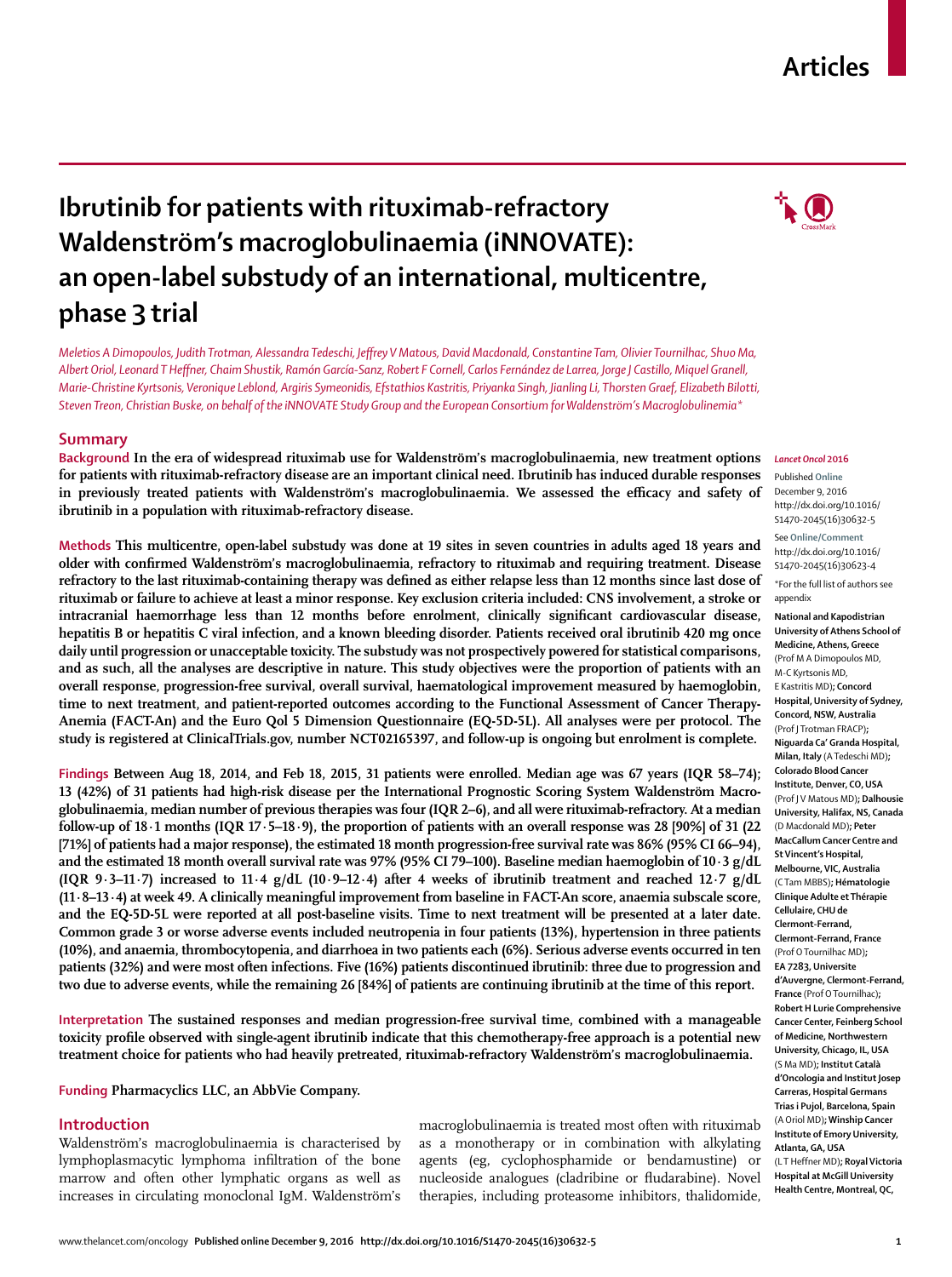**Canada** (Prof C Shustik MD)**; Hospital Universitario de Salamanca, Salamanca, Spain**  (Prof R García-Sanz MD)**; Vanderbilt-Ingram Cancer Center, Nashville, TN, USA**  (R F Cornell MD)**; Hospital Clínic de Barcelona, IDIBAPS, Barcelona, Spain**  (C Fernández de Larrea MD)**; Dana-Farber Cancer Institute, Boston, MA, USA**  (J J Castillo MD, S Treon MD)**; Hospital Sant Pau, Barcelona, Spain** (M Granell MD)**; Hôpital Pitié-Salpêtrière APHP, UPMC Université Paris, Paris, France**  (Prof V Leblond MD)**; University of Patras Medical School, Patras, Greece**  (A Symeonidis MD)**; Pharmacyclics LLC, an AbbVie Company, Sunnyvale, CA, USA** 

(P Singh MS, J Li MS, T Graef MD, E Bilotti MSN)**; and Comprehensive Cancer Center Ulm, Institute of Experimental Cancer Research, University Hospital of Ulm, Ulm, Germany**  (Prof C Buske MD)

Correspondence to: Dr Meletios A Dimopoulos, Department of Clinical Therapeutics, National and Kapodistrian University of Athens, School of Medicine, 80 Vas Sofias Ave, Athens 11528, Greece **mdimop@med.uoa.gr**

See **Online** for appendix

#### **Research in context**

#### **Evidence before this study**

Because of the widespread and repeated use of rituximab and rituximab-based combinations for Waldenström's macroglobulinaemia, rituximab resistance is increasingly observed, limiting its use. Sustained infusion reactions and intolerance also contribute to treatment discontinuation in approximately 7% of patients. A pivotal phase 2 trial showed efficacy and acceptable safety of ibrutinib in patients with previously treated Waldenström's macroglobulinaemia, including patients previously treated with anti-CD20 antibody therapy.

#### **Added value of this study**

No data are available for the optimal therapy for patients with rituximab-refractory Waldenström's macroglobulinaemia. To our knowledge, this is the first study to report high activity

and everolimus, have also shown activity,<sup>1,2</sup> but mainly in combination with rituximab. However, none of these options is curative and a standard of care has not been established. Short-term and long-term toxicities caused by traditional therapeutic agents (such as chemotherapy or chemoimmunotherapy) make these treatments challenging for patients with Waldenström's macroglobulinaemia who are generally aged 65 years and older and often have comorbidities.3 Furthermore, present treatment approaches for relapsed Waldenström's macroglobulinaemia provide a modest progression-free survival of 16–24 months in the second-line and third-line settings.4 More effective therapeutic options are needed to provide long-term disease control with reduced toxicity. Because rituximab combinations are widely used for Waldenström's macroglobulinaemia, effective treatment options are necessary for patients who become rituximab-refractory or intolerant.<sup>2,5</sup>

Ibrutinib, a first-in-class inhibitor of Bruton's tyrosine kinase (BTK), displays a unique targeted mechanism of action by inhibiting downstream signalling after the interaction between the mutated MYD88 (Leu265Pro) protein and BTK. A somatic mutation in *MYD88*  (Leu265Pro) is present in more than 90% of patients with Waldenström's macroglobulinaemia.<sup>6,7</sup> The resulting mutated protein signals through IRAK1 and BTK, leading to constitutive activation of the NF-κB pathway. Ibrutinib attenuates the MYD88–BTK interaction, thus inhibiting BTK-dependent signalling and inducing cellular apoptosis.7 Additionally, ibrutinib inhibits HCK, an SRC family member that is transactivated by mutated MYD88 and triggers both AKT and ERK prosurvival signalling in Waldenström's macroglobulinaemia cells.<sup>8</sup>

The pivotal, single-arm, phase 2 trial<sup>9</sup> in previously treated patients with Waldenström's macroglobulinaemia who were given ibrutinib had an overall response of 91%, defining ibrutinib as the most active single agent for relapsed or refractory Waldenström's macroglobulinaemia to date. On the basis of these results,

and positive risk-benefit ratio with single-agent ibrutinib in patients with rituximab-refractory Waldenström's macroglobulinaemia who have been heavily pretreated. Additionally, this is one of the first studies to prospectively collect patient-reported outcomes to assess the patient's perspective of the therapeutic benefit.

#### **Implications of all the available evidence**

Our findings showed robust responses and an acceptable safety profile of single-agent ibrutinib in patients with rituximab-refractory Waldenström's macroglobulinaemia, with durable progression-free survival and overall survival, thus offering a chemotherapy-free option for this difficult to treat patient population.

ibrutinib is approved for the treatment of Waldenström's macroglobulinaemia by the US Food and Drug Administration and by the European Medicines Agency for patients who have relapsed after receiving one or more previous treatments.

The study population in this trial differs in a clinically significant way from the above phase 2 study, with respect to the higher median number of previous regimens and its focus on patients refractory to the most recent rituximabcontaining therapy. This substudy is part of the iNNOVATE study, an ongoing, randomised, placebo-controlled study of ibrutinib plus rituximab compared with rituximab plus placebo in patients with Waldenström's macroglobulinaemia. The non-randomised, single-group substudy analysed patients refractory to rituximab who were treated with ibrutinib alone. To our knowledge, this is the first prospective clinical trial designed to evaluate efficacy of any therapy specifically in patients who have become rituximab-refractrory.

## **Methods**

#### **Study design and participants**

This international, multicentre, open-label substudy of single-agent ibrutinib was done in 19 sites in seven countries (appendix p 10). The intent of this substudy was to assess the safety and efficacy of ibrutinib in patients with Waldenström's macroglobulinaemia refractory to their last rituximab-containing therapy.

Eligible patients were 18 years old or older and had a centrally confirmed diagnosis of Waldenström's macroglobulinaemia requiring treatment as per the Second International Workshop on Waldenström's Macroglobulinaemia (IWWM) criteria.10 Rituximab**-**refractory disease was defined as either relapse after the last rituximab-containing therapy less than 12 months since the last dose of rituximab or failure to achieve at least a minor response [≥25% reduction of serum IgM from baseline] after the last rituximab-containing therapy. Progression on the previous treatment was determined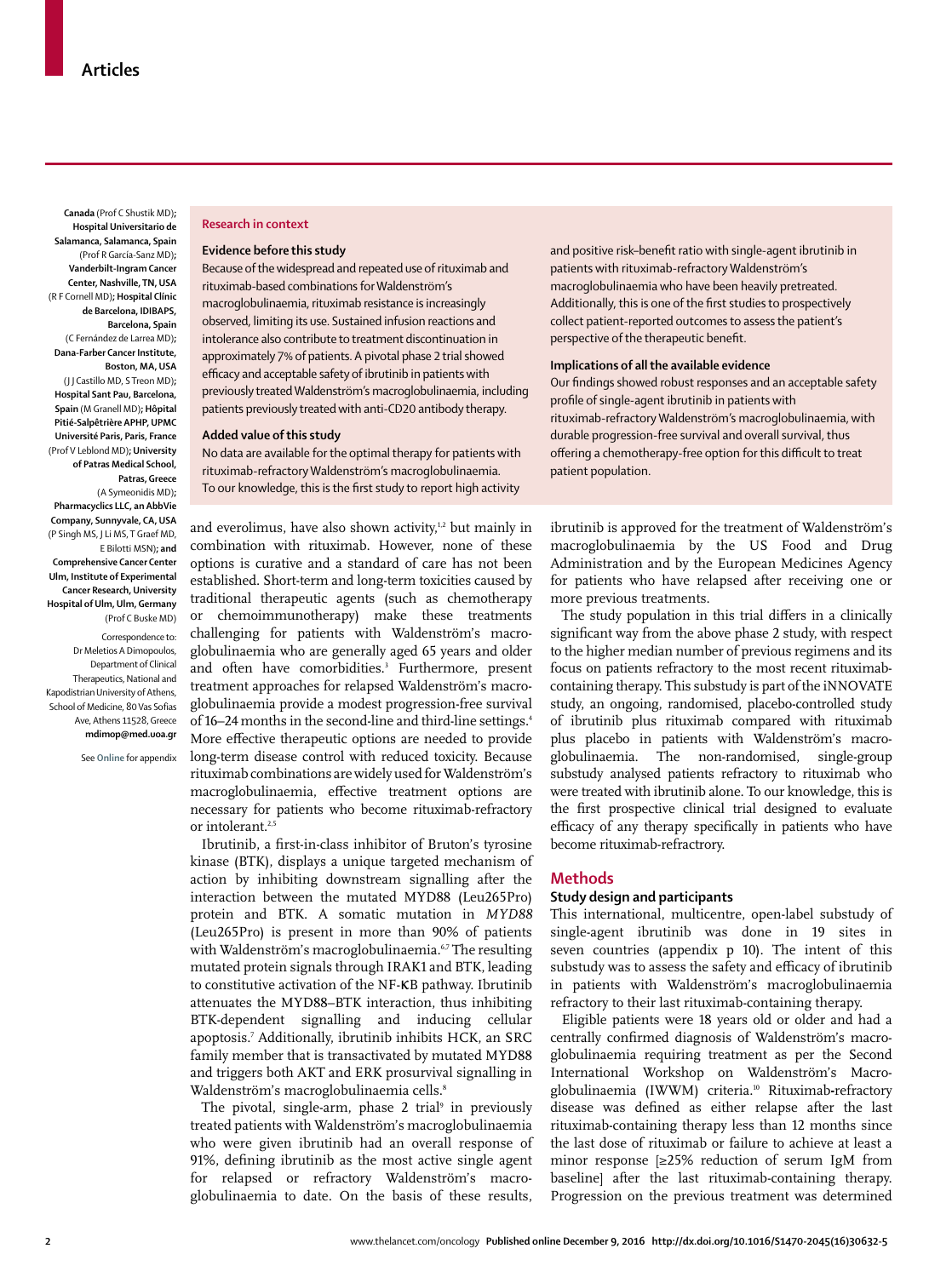on the basis of the sixth IWWM investigator assessment criteria for response and progression and at least 30 days should have elapsed since the previous treatment. Additional inclusion criteria included Eastern Cooperative Oncology Group [ECOG] performance status 0–2, haemoglobin 8 g/dL or more, platelet count more than  $50 \times 10^9$ /L, absolute neutrophil count more than  $0.75 \times 10^9$ /L, serum aspartate or alanine aminotransferase less than  $3.0 \times$ upper limit of normal (ULN), bilirubin  $1.5 \times$  ULN or less, IgM more than  $0.5$  g/dL, and estimated creatinine clearance 30 mL/min or more. Key exclusion criteria included CNS involvement, stroke or intracranial haemorrhage less than 12 months before enrolment, clinically significant cardiovascular disease, active hepatitis B or hepatitis C viral infection, and a known bleeding disorder. A complete list of inclusion and exclusion criteria is provided in the appendix (pp 4–6).

All patients provided written informed consent before enrolment. The Institutional Review Board, Research Ethics Board, and Independent Ethics Committee at each site reviewed and approved the protocol before initiation of the study.

#### **Procedures**

Patients received oral ibrutinib 420 mg (three capsules of 140 mg each once a day). Plasmapheresis was permitted, at the investigator's discretion, both before or during ibrutinib treatment when clinically indicated by disease burden or symptoms of hyperviscosity (baseline IgM was obtained >35 days from the most recent plasmapheresis). Patients received ibrutinib continuously until disease progression, unacceptable toxicity, or withdrawal of consent.

Ibrutinib was withheld for the following study drug related grade 3 or worse toxicities: grade 4 neutropenia (absolute neutrophil count  $\langle 500/\mu L \rangle$  for more than 7 days; grade 3 thrombocytopenia (platelets <50 000/μL) in the presence of grade 2 or higher bleeding events or grade 4 thrombocytopenia (platelets  $\langle 25000/\mu L \rangle$ ; grade 3 or 4 nausea, vomiting, or diarrhoea if persistent, despite optimal supportive interventions; or any other grade 4 or unmanageable grade 3 toxicity. After the first occurrence of an adverse event, ibrutinib was withheld until resolution of the adverse event to baseline or grade 1 or lower after which resuming treatment at full dose was permitted. If the toxicity recurred, dose reductions to 280 mg, 140 mg, and then discontinuation were required. Treatment was also discontinued if ibrutinib was withheld for more than 28 days because of an unmanageable toxicity.

Efficacy and safety assessments were done every 4 weeks for the first 6 months, then every 8 weeks thereafter, by laboratory assessment and physical exam. Additionally, all patients had baseline imaging by CT of the neck, chest, abdomen, and pelvis with contrast. Patients with evidence of nodal or extranodal disease by central review were followed up by CT scans every 16 weeks for the first 2 years and every 24 weeks thereafter until disease progression was confirmed. Baseline bone marrow biopsy and aspirate were done with repeat assessments at weeks 49 and 97. Response assessments were done according to the modified consensus criteria from the sixth  $IWWW^1$ (appendix  $p$  7) and used for all efficacy analyses. Two validated instruments, the Functional Assessment of Cancer Therapy-Anemia (FACT-An) questionnaire and EuroQol 5 Dimension Questionnaire (EQ-5D-5L), were used (details on the schedule of assessment are provided in the appendix). $12,13$  After treatment discontinuation, patients were followed up for progression every 12 weeks, then for survival every 3 months.

Adverse events were collected until 30 days after the last dose of treatment and graded according to the National Cancer Institute Common Toxicity Criteria for Adverse Events, version 4.03. Serious adverse events were defined according to standard regulatory descriptions.

*MYD88* and *CXCR4* mutational status was assessed using the Personalis ACE Extended Cancer Panel (appendix  $p$  3).<sup>14</sup>

## **Outcomes**

The study objectives were the proportion of patients with an overall response, progression-free survival, overall survival, haematological improvement measured by haemoglobin, time to next treatment, and patient reported outcomes according to FACT-An and EQ-5D-5L. Progression-free survival was defined as the duration from the date of treatment initiation to the date of disease progression or death, whichever occurred first. Progression-free survival was assessed by the investigators. The proportion of patients with an overall response was defined as the proportion of patients who achieved a minor response or better. Major response was defined as a partial response ( $\geq$ 50% reduction of serum IgM concentrations from baseline) or better.<sup>15</sup> The safety of single-agent ibrutinib in patients with rituximabrefractory Waldenström's macroglobulinaemia was also assessed through capture of all adverse events from the time of the first dose, regardless of attribution.

#### **Statistical analysis**

The intent of this substudy was to provide a descriptive analysis of the safety and efficacy of single-agent ibrutinib for the treatment of patients with Waldenström's macroglobulinaemia who were considered refractory to their last previous rituximab-containing therapy. Thus, the substudy was not prospectively powered for statistical comparisons, and as such, all the analyses are descriptive in nature.

For overall response and major response, 95% exact confidence intervals were provided. The Kaplan-Meier method was used for time-to-event analyses with censoring. For patients who had no disease progression or death, progression-free survival was censored at the date of the last disease assessment. Overall survival was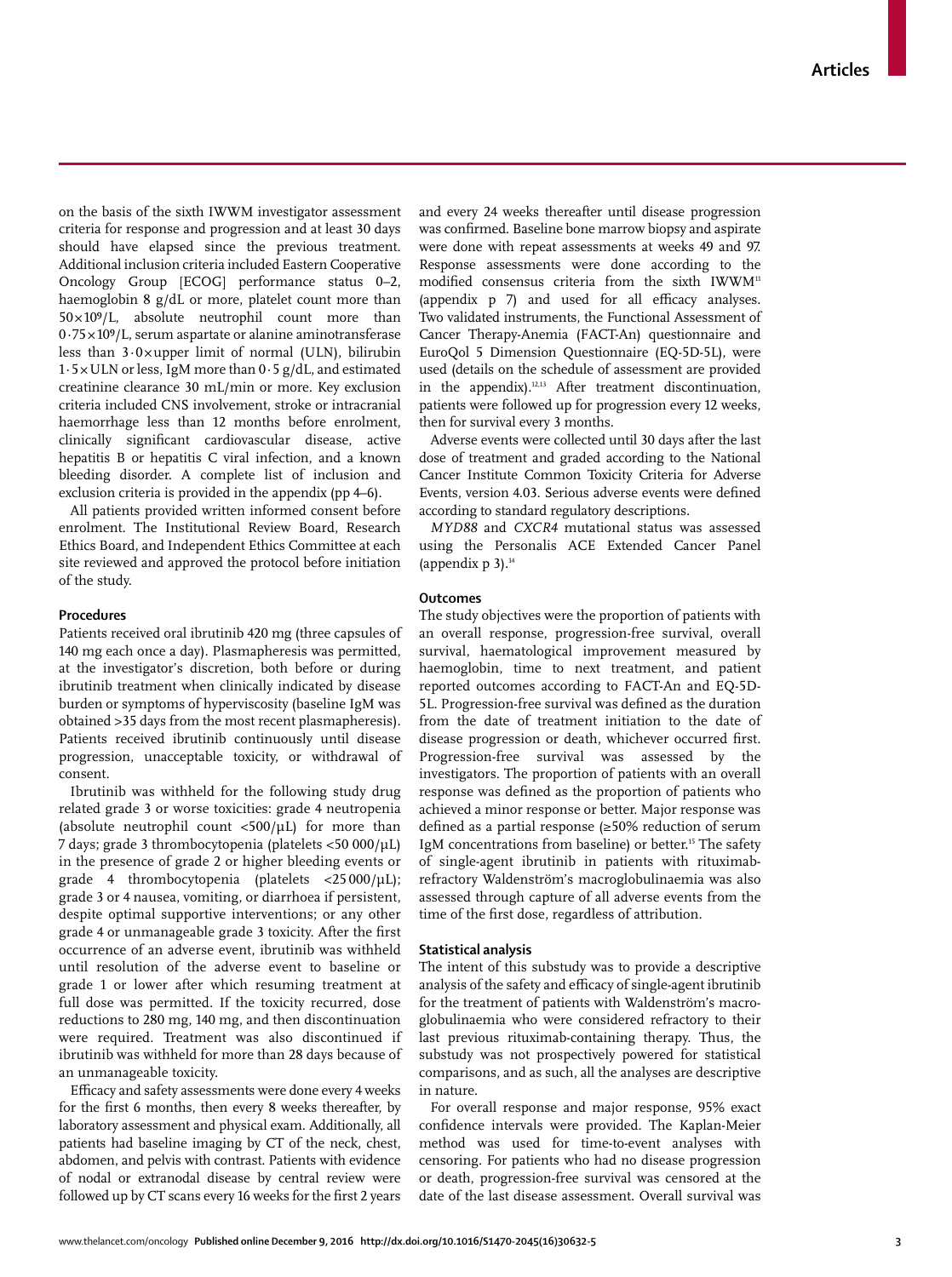|                                                       | Proportion of<br>participants (n=31) |
|-------------------------------------------------------|--------------------------------------|
| Median time from diagnosis (months)                   | 91 (28-120)                          |
| Median age (years)                                    | 67 (58-74)                           |
| Age ≥70 years                                         | 11 (35%)                             |
| ECOG                                                  |                                      |
| $0 - 1$                                               | 25 (81%)                             |
| 2                                                     | 6 (19%)                              |
| IPSSWM*                                               |                                      |
| Low                                                   | 7(23%)                               |
| Intermediate                                          | 11 (35%)                             |
| High                                                  | 13 (42%)                             |
| Genetic subtype                                       |                                      |
| MYD88 (Leu265Pro)/CXCR4 (wild type)                   | 17 (55%)                             |
| MYD88 (Leu265Pro)/CXCR4 (WHIM)                        | 7(23%)                               |
| MYD88 (wild type)/CXCR4 (wild type)                   | 1(3%)                                |
| Missing data†                                         | 6 (19%)                              |
| Bone marrow infiltration                              |                                      |
| Median intertrabecular space (%)                      | 53% (25-67)                          |
| Median serum IgM (mg/dL)                              | 3920 (2200-5500)                     |
| Median β2-microglobulin (mg/L)                        | $3.6(2.9-5.2)$                       |
| Median haemoglobin levels (g/dL)                      | $10.3(9.3 - 11.7)$                   |
| Median platelet count (10 <sup>9</sup> /L)            | 218 (161-269)                        |
| Median absolute neutrophil count (10 <sup>9</sup> /L) | $2.9(1.8-4.3)$                       |
| Median number of previous therapies                   | $4(2-6)$                             |
| Types of previous therapy                             |                                      |
| Rituximab                                             | 31 (100%)                            |
| Antibody combinations                                 | 25 (81%)                             |
| Alkylating agent                                      | 28 (90%)                             |
| Corticosteroid                                        | 27 (87%)                             |
| Nucleoside analoque‡                                  | 18 (58%)                             |
| Vinca alkaloids                                       | 15 (48%)                             |
| Anthracyclines                                        | 12 (39%)                             |
| Proteasome inhibitor                                  | 13 (42%)                             |
| Immunomodulator                                       | 3(10%)                               |
| Other <sub>§</sub>                                    | 7(23%)                               |
| Types of most recent previous therapy                 |                                      |
| Monotherapy                                           | 10 (32%)                             |
| Rituximab                                             | 6(19%)                               |
| Nucleoside analoque                                   | 2(6%)                                |
| Everolimus                                            | 2(6%)                                |
| Combination therapy without rituximab                 | 9(29%)                               |
| Combination therapy with rituximab                    | 12 (39%)                             |
| Previous autologous stem-cell transplant              | 2(6%)                                |

Data are n (%) or median (IQR), unless otherwise stated. ECOG=Eastern Cooperative Oncology Group. IPSSWM=International Prognostic Scoring System for Waldenström's Macroglobulinemia. WHIM=warts, hypogammaglobulinaemia, immunodeficiency, and myelokathexis. \*IPSSWM was measured at the time of screening. †Samples could not be tested because of low tumour yield or absence of a usable sample. ‡16 patients received fludarabine or cladribine (class purine analogue), and two patients received cytarabine (class nucleoside analogue). §Other previous therapies included carboplatin, etoposide, everolimus, and mitoxantrone.

*Table 1:* **Demographics and baseline characteristics**

censored at the date that the patient was last known to be alive. Haematological improvement and other efficacy parameters were summarised descriptively. For qualityof-life assessments, descriptive statistics were provided (appendix p 2). All patients who received at least one dose of ibrutinib were included in all analyses. All analyses were done with SAS software, version 9.3 (ie, per protocol analysis). This study is registered with ClinicalTrials.gov, number NCT02165397.

#### **Role of the funding source**

This study was sponsored by Pharmacyclics LLC, an AbbVie company. Pharmacyclics was involved in study design, data collection, and statistical analysis. All authors had full access to all of the data. The corresponding author, MAD, had final responsibility to submit for publication.

#### **Results**

All 31 patients with rituximab-refractory Waldenström's macroglobulinaemia who were enrolled between Aug 18, 2014, and Feb 18, 2015, were included in the analysis. Baseline characteristics are described in table 1. Patients received a median of four previous therapies (IQR 2–6) with 22 (71%) of 31 patients having three or more previous therapies. All patients received rituximab in a previous treatment regimen and common previous treatments are shown in table 1. Notably, 21 of 31 patients received rituximab either alone or in varied combinations in multiple lines of rituximab-containing therapy (range 2–6). Of the four patients who did not receive rituximab in combination, three had no response to the most recent administration and one relapsed less than 4 months after treatment completion. Five patients entered the study having received one previous therapy; of these, three received rituximab in combination and two received monotherapy. Of the two that received rituximab monotherapy, one had no response and the other relapsed less than 4 months after treatment completion.

The proportion of patients with an overall response to the most recent therapy was 14 (45%) of 31, and 10 (32%) had a major response. Of the 31 enrolled patients, nine (29%) patients had progressed on the most recent treatment or within 60 days from last dose and 16 (52%) patients had no response. Overall, 19 (61%) of 31 patients were refractory to their most recent treatment. Common reasons for treatment initiation in the 31 enrolled patients were fatigue unrelieved by rest in 22 (71%) patients, constitutional symptoms (as defined in appendix  $p$  4) in 13 (42%) patients, anaemia in 13 (42%) patients, and lymphadenopathy in seven (23%) patients. Additionally, five (16%) of 31 patients initiated therapy for hyperviscosity and four (13%) patients for peripheral neuropathy.

At a median follow-up of 18·1 (IQR 17·5–18·9), the median duration of ibrutinib therapy was 17·1 months (IQR 16·2–18·2). The proportion of patients with an overall response was 28 (90%), and 22 (71%) of 31 patients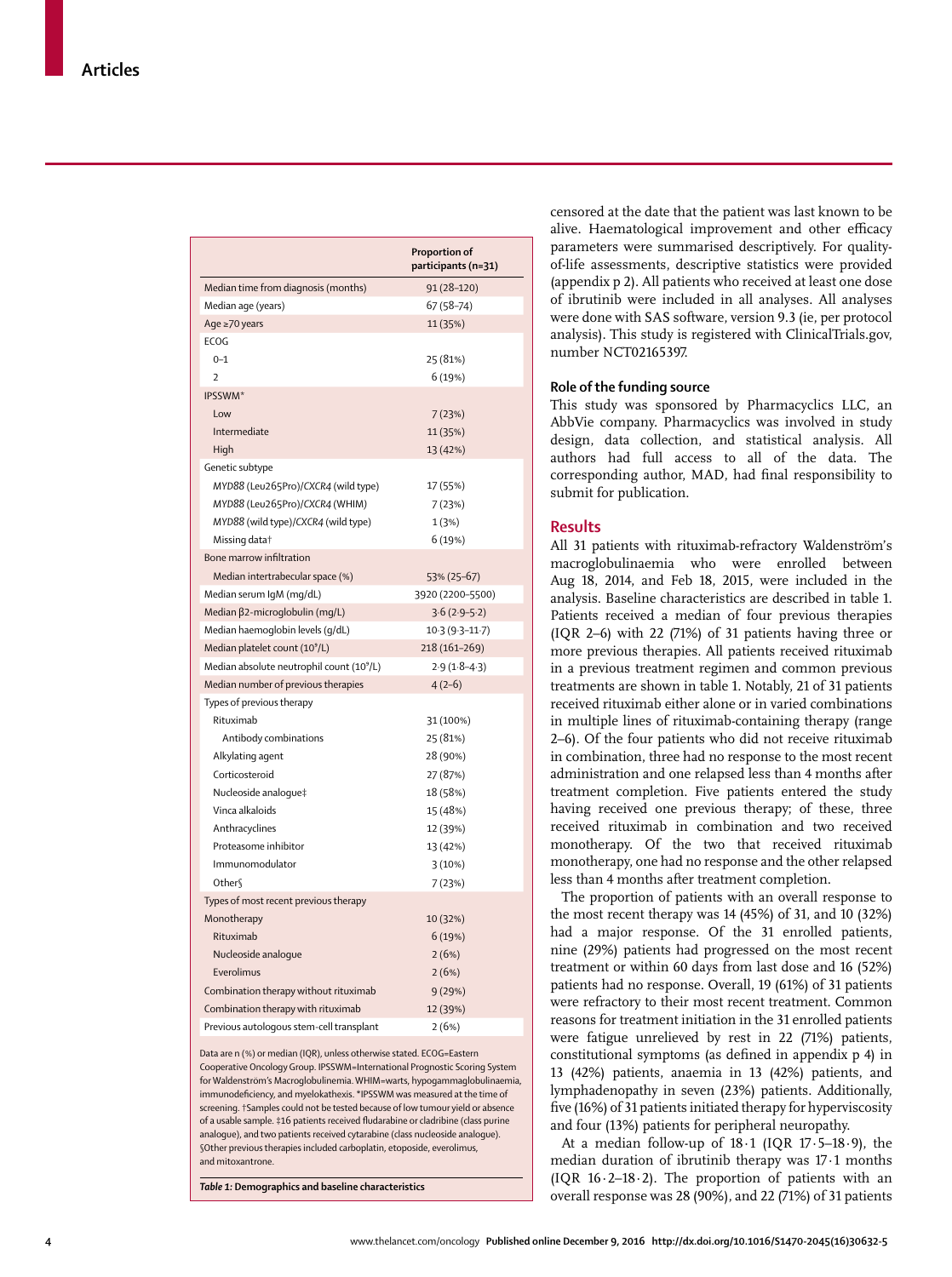had a major response (including four [13%] patients with very good partial responses; table 2). Median baseline IgM of 3920 mg/dL (IQR 2200–5500) declined by 48% after 4 weeks, with continued improvement over time (a decline of 75%, median 970 mg/dL [420–2450] at week 49; figure 1). The median time to response (defined as minor response or better) was 1·00 month (IQR  $0.95-2.00$ ) and the median time to best response was 2 months (1–4). For some patients, the quality of response improved with continued time on treatment; four patients achieved a best response after more than 6 months of treatment (appendix p 11).

Initial mutational analysis at baseline was evaluable for 25 patients; six samples could not be tested due to low tumour yield or absence of usable sample. 17 patients had mutations in *MYD88* (Leu265Pro) and were wild type for *CXCR4*. Of these 17 patients, 15 (88%) had an overall response. Seven patients had an *MYD88* (Leu265Pro) mutation together with *CXCR4* (WHIM) mutation,<sup>16</sup> and all of these patients had an overall response (table 2). A continued improvement in IgM was noted in patients whose genotype was *MYD88* (Leu265Pro) and *CXCR4* (wild type), and patients whose genotype was *MYD88*  (Leu265Pro) and *CXCR4* (WHIM) over time. However, the magnitude of IgM reduction was greater, and achieved earlier in those patients with *MYD88* (Leu265Pro) mutation and who were wild type for *CXCR4* (appendix p 12) compared with patients who had *MYD88*  (Leu265Pro) and *CXCR4* (WHIM) mutations. However, these data must be interpreted with caution due to the small numbers of patients. One patient who was wild type for both genes (*MYD88* and *CXCR4*) had a best response of stable disease; more data for patients with this genotype will be obtained from the results of the randomised phase of the study. Baseline disease characteristics by mutational subtype are summarised in the appendix (p 8).

At a median follow-up of 18·1 months, median progression-free survival had not been reached. Four disease-progression or death events occurred and the 18 month progression-free survival estimate was 86% (95% CI 66–94). Estimated 18 month progression-free survival was 100% (95% CI 100–100) for patients with 1–2 previous therapies (n=9; no disease progression events or deaths) compared with 80% (95% CI 55–92) for those with three or more previous therapies (n=22; three disease progression events and one death). One patient died during follow-up due to progressive disease. The overall survival at 18 months was 97% (95% CI 79–100; table 2). No patients died on study treatment. Progression-free survival and overall survival was analysed for the overall population (figures  $2$ ,  $3$ ), by number of previous therapies (figure 4), and by genetic subtypes (appendix pp 13, 14).

Baseline median haemoglobin of 10·3 g/dL (IQR  $9.3-11.7$ ) increased to  $11.4$  g/dL ( $10.9-12.4$ ) after 4 weeks and reached  $12.7$  g/dL  $(11.8-13.4)$  at week 49

|                                                          | All* (N=31)  | MYD88 (Leu265Pro)/<br>CXCR4 (wild type;<br>$n=17$ ) <sup>+</sup> | MYD88 (Leu265Pro)/<br>$CXCR4$ (WHIM; $n=7$ ) |
|----------------------------------------------------------|--------------|------------------------------------------------------------------|----------------------------------------------|
| Very good partial response                               | 4(13%)       | 3(18%)                                                           | $\mathbf 0$                                  |
| Partial response                                         | 18 (58%)     | 11 (65%)                                                         | 5(71%)                                       |
| Minor response                                           | 6(19%)       | 1(6%)                                                            | 2(29%)                                       |
| Overall response (%)                                     | 28 (90%)     | 15 (88%)                                                         | 7(100%)                                      |
| Major response (%)                                       | 22 (71%)     | 14 (82%)                                                         | 5(71%)                                       |
| 18 month progression-free survival<br>$(% )$ (%; 95% CI) | 86% (66–94)  | 94% (63-99)                                                      | 86% (33-98)                                  |
| 18 months overall survival (%; 95% CI)                   | 97% (79-100) | 100% (100-100)                                                   | 100% (100-100)                               |

IWWM=International Workshop on Waldenström's Macrogloblinaemia. WHIM= warts, hypogammaglobulinaemia, immunodeficiency, and myelokathexis. Shown are genotype categories for which more than one patient was classified (one patient was classified as *MYD88* [wild type]/CXCR4 [wild type]). Six patients were not evaluable because of a low tumour content or an unusable sample. **\***Two patients had stable disease, one patient was not evaluable. †One patient was not evaluable and one patient had stable disease.

Table 2: Proportion of patients with best response, as defined by IWWM criteria progression-free **survival, overall survival and by mutation status**



*Figure 1:* **Median IgM levels of patients treated with ibrutinib**  Error bars denote 95% CI.

(figure 5). Of the five patients requiring plasmapheresis at treatment initiation, four discontinued plasmapheresis within the first 4 weeks. Similarly, all patients with a baseline haemoglobin <11 g/dL showed an increase in haemoglobin on treatment with a more notable improvement and earlier onset observed in those with the *MYD88* (Leu265Pro) mutation who were also wild type for *CXCR4* (appendix p 15).

A clinically meaningful improvement from baseline in FACT-An score, anaemia subscale score, and the EQ-5D-5L visual analogue scale were reported at all post-baseline visits (appendix pp 16–18). In exploratory analyses, the Pearson's correlation coefficient showed a trend towards a positive correlation between haemoglobin values and the FACT-An total score, as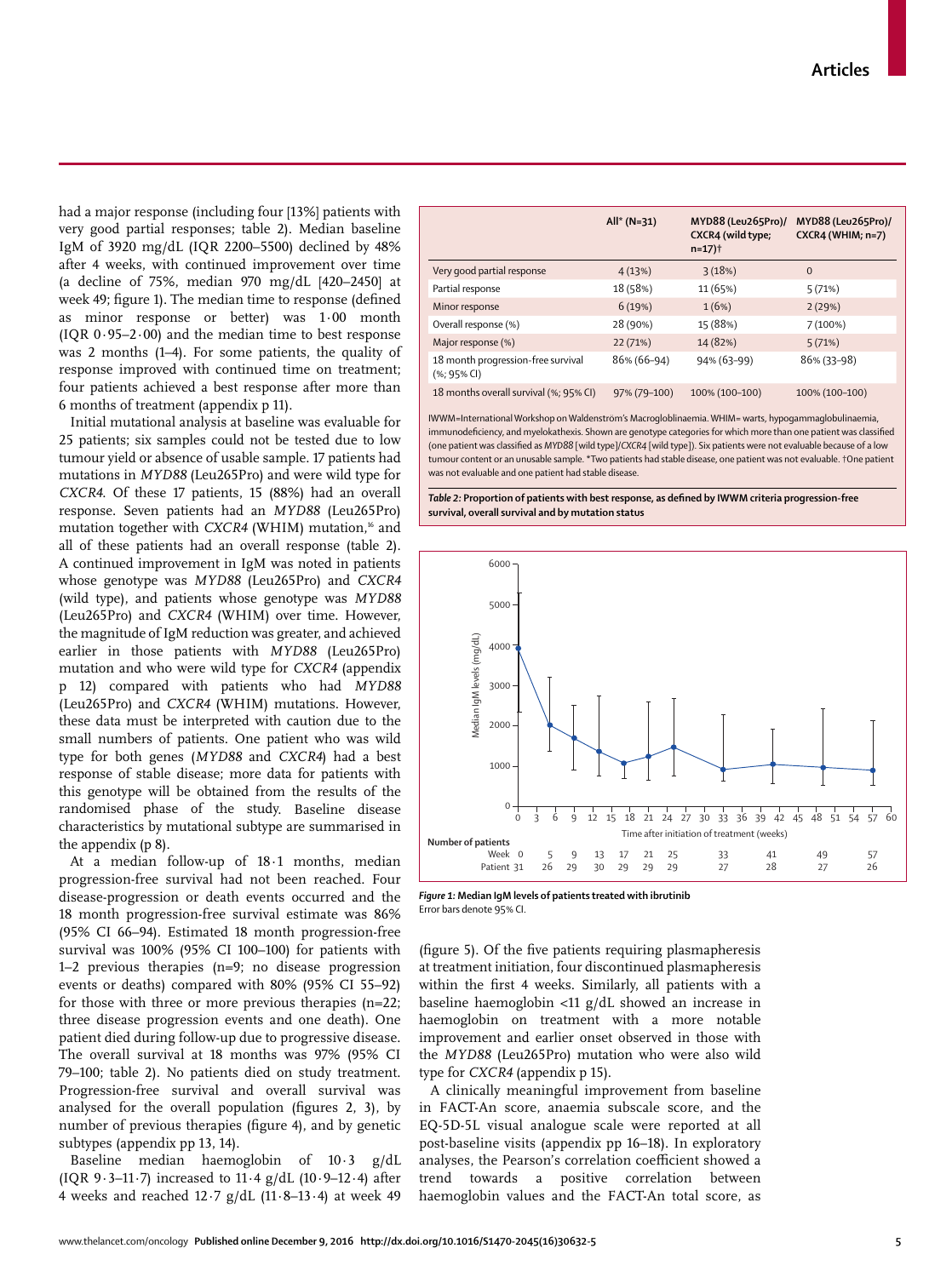

*Figure 2:* **Kaplan-Meier analysis of progression-free survival**



*Figure 3:* **Kaplan-Meier analysis of overall survival**

well as the anaemia subscale score (appendix p 9). The improvement in quality-of-life measures observed at week 5 was accompanied by a decrease in IgM levels and an increase in haemoglobin levels. Given the small number of patients in this substudy, however, no final conclusions on the correlations between improvements in quality of life and outcomes can be drawn at this time.

CT-identified lymphadenopathy was reported in 23 (74%) of 31 patients with a median lymph node diameter of 3·1 cm; 12 (52%) of 23 patients had at least one lymph node with a diameter larger than 3 cm, one patient had bulky adenopathy (diameter ≥5 cm). Adenopathies larger than 3 cm were reported in nine

(53%) of 17 patients with *MYD88* (Leu265Pro) mutation who were wild type for *CXCR4* and in one (14%) of seven patients with both the *MYD88* (Leu265Pro) and *CXCR4* (WHIM) mutations (appendix p 8). Serial imaging in 22 evaluable patients showed decreased adenopathies in all patients (appendix p 19) with 17 (77%) patients with a maximum reduction of more than 25% in the sum of the product of diameters. A continued reduction in the median sum of the product of diameters was observed over time (appendix p 20). CT-identified splenomegaly (>13 cm) was reported in six (19%) of 31 patients at baseline. A reduction in splenic enlargement was reported for five of six patients with splenomegaly who were evaluable; one patient discontinued treatment before response assessment.

The extent of bone marrow involvement by Waldenström's macroglobulinaemia can be characterised by quantification of the intertrabecular space occupied by the infiltrate; response to treatment can be determined by quantification of the change from baseline to after treatment of the intertrabecular space occupied by the infiltrate.<sup>11</sup> Overall, in patients treated with ibrutinib, a reduction in bone marrow infiltration by Waldenström's macroglobulinaemia was observed. The number of patients with bone marrow infiltration at baseline was 29 (94%). The median intertrabecular space occupied by the infiltrate at baseline in these patients was 53% (IQR 24·8–67·0) and this changed to a median of 26%  $(12.5-40.0)$  by week 49 with change from baseline ranging from –71% to 30% in the 21 patients for whom follow-up samples were available. 16 (76%) of 21 evaluable patients had a reduction in bone marrow infiltration. Of note, the other five patients without improvement in infiltration had reductions in IgM ranging from 28% to 97%.

Of four patients initiating therapy for peripheral neuropathy, two remained stable and two had subjective improvement in symptoms. These two patients reported improvements starting at week 9 with continued amelioration of symptoms over time and complete resolution of the peripheral neuropathy in one patient.

One patient discontinued treatment after 3 days due to an adverse event (gastrointestinal amyloid) and went on to subsequent treatment; thus given the low event number and the small number of patients in this study, time to next treatment data were not analysed, but are planned to be analysed in the future.

Any-grade treatment-emergent adverse event occurred in 30 (97%) of 31 patients and grade 3 or worse adverse events occurred in 20 (65%) patients (table 3). Common grade 3 or worse adverse events included neutropenia in four (13%) of 31 patients, hypertension in three (10%) patients, and anaemia, thrombocytopenia, and diarrhoea in two (6% each) patients (table 3). Overall, five (16%) of 31 patients received concomitant growth factors, including neutrophil growth factors for three (10%) patients and erythropoiesis-stimulating agents for two (6%) patients. Two patients (6%) received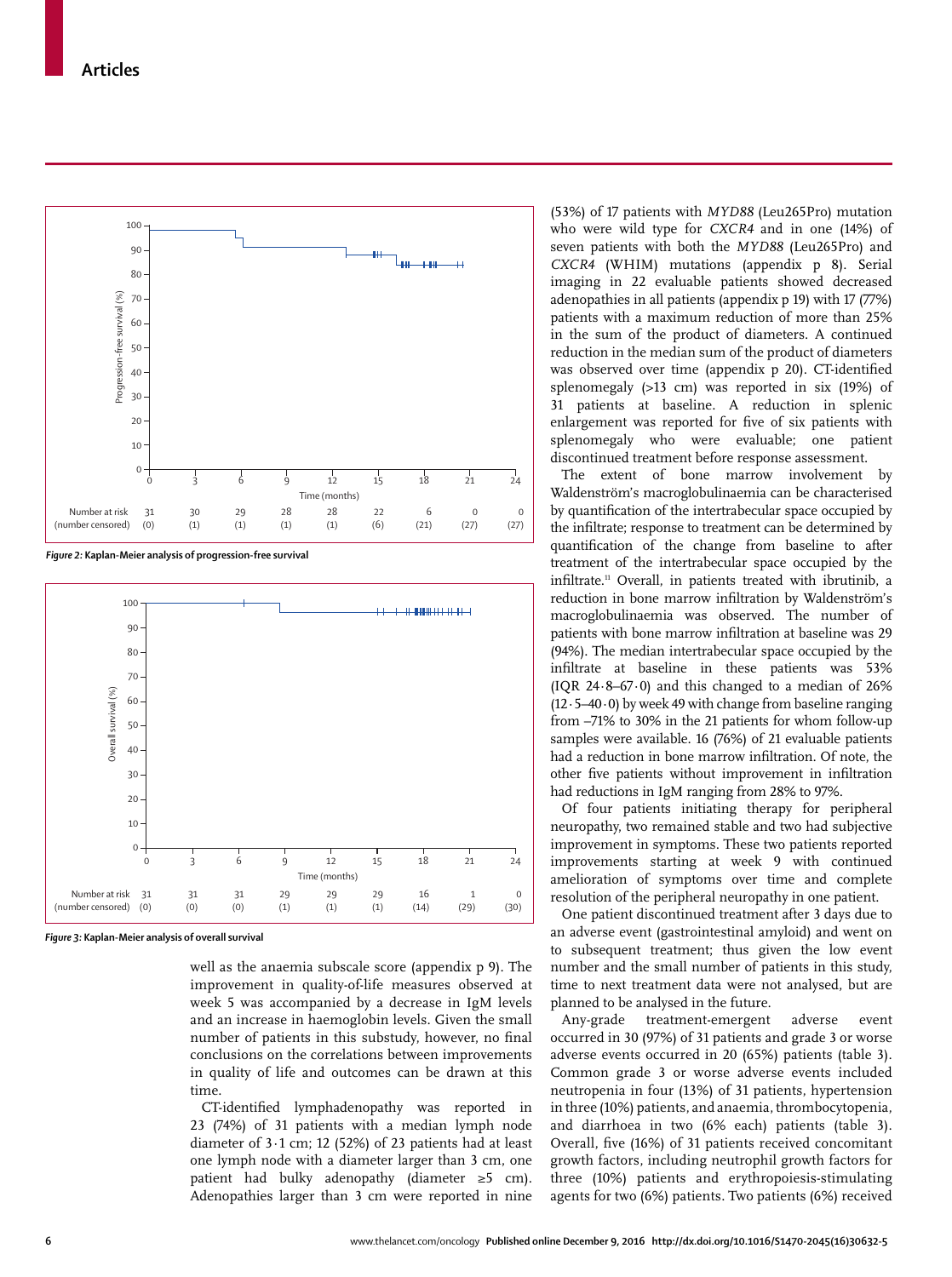www.thelancet.com/oncology **Published online December 9, 2016 http://dx.doi.org/10.1016/S1470-2045(16)30632-5 7**

red cell transfusion for anaemia. All patients with grade 3 or higher cytopenias (n=7) had received four or more previous therapies. Serious adverse events occurred in ten (32%) patients and were most commonly infections.

Infections were reported in 21 (68%) of 31 patients (grade 3 or worse in five  $[16\%]$  patients), with respiratory tract infection being the most common occurring in ten (32%) patients. Grade 3 or worse infections included one case each of pneumonia, respiratory tract infection, cellulitis, paronychia, aspergillus infection, orchitis, and prostatic abscess. No events of IgM flare, atrial fibrillation, or major bleeding were reported. Grade 1 or 2 bleeding events occurred in 12 (39%) of 31 patients; bruising in seven (23%) patients was the only bleeding event that occurred in more than two patients.

Four (13%) patients had dose reductions (three patients had reductions to 280 mg and one patient had a reduction to 140 mg) due to adverse events (grade 2 diarrhoea [n=2], grade 3 arthralgia  $[n=1]$ , and grade 2 iron deficiency anaemia [n=1]). Dose interruptions due to adverse events occurred in 13 (42%) of 31 patients. The adverse events leading to dose withholding were infection (n=7), diarrhoea (n=3), nausea (n=2), acute cholecystitis (n=1), constipation  $(n=1)$ , cough  $(n=1)$ , dehydration  $(n=1)$ , dizziness  $(n=1)$ , dyspnoea (n=1), femoral fracture (n=1), gouty arthritis (n=1), hypertension (n=1), ileus (n=1), neutropenia (n=1), and syncope (n=1). Five (38%) of these 13 patients had their dose withheld on more than one occasion. Nine (69%) of the 13 patients had dose withheld for more than 7 consecutive days, two of which were followed up by dose reduction for management of grade 1 and 2 diarrhoea. Ten of the patients who had a dose withheld, including three who had dose withheld on more than one occasion, resumed ibrutinib at full dose (420 mg) with no dose reductions needed.

Five patients (16%) discontinued ibrutinib: three patients due to progressive disease, including one with transformation to diffuse large B-cell lymphoma, and two due to an adverse events (gastrointestinal amyloid light-chain amyloidosis and diarrhoea)*.* The patient with *MYD88* (wild type) and *CXCR4* (wild type) genotype had progressive disease and died 93 days after discontinuing ibrutinib. Overall, 26 (84%) of 31 patients continued on ibrutinib and 30 (97%) of 31 patients are alive at the time of this analysis.

## **Discussion**

In this study, we provide evidence that single-agent ibrutinib is a highly active and well-tolerated treatment with a high proportion of patients achieving an overall response (90%) and major response (71%) in patients with rituximab-refractory Waldenström's macroglobulinaemia with a median of four previous therapies, including 61% with either non-responsive or refractory disease to their most recent treatment. It is important to note that patients in the phase 2 study of single-agent

*Figure 4:* **Kaplan-Meier analysis of progression-free survival by number of previous treatments** 

100

15

14

13



Error bars denote 95% CI.

ibrutinib by Treon and colleagues<sup>9</sup> had a median of two previous therapies with only 40% refractory to their previous treatment. Despite these differences in patient characteristics, the proportion of patients with overall response and major response in this trial was similar to the Treon study, 9 which reported an overall response of 91% and a major response of 73% in patients with previously treated Waldenström's macroglobulinaemia. Additionally, ibrutinib as a chemotherapy-free treatment option leads to a rapid and dramatic decline in IgM and increase in haemoglobin, both observed after only

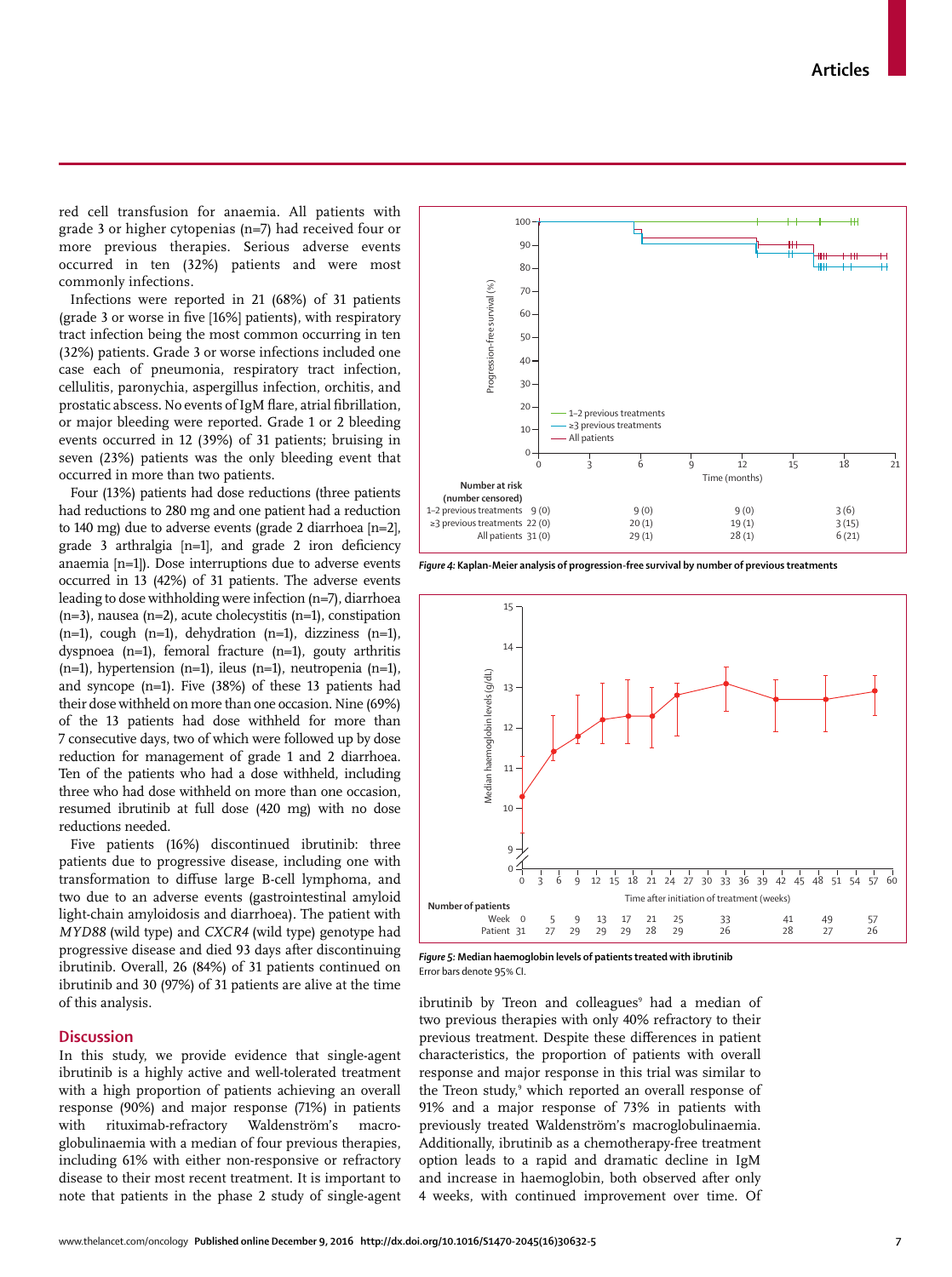|                                           | Grades 1-2 | Grade 3  |
|-------------------------------------------|------------|----------|
| Haematological adverse events             |            |          |
| Neutropenia                               | 3(10%)     | 3(10%)   |
| Anaemia                                   | 3(10%)     | 2(6%)    |
| Thrombocytopenia                          | 4 (13%)    | 1(3%)    |
| Non-haematological adverse events         |            |          |
| Diarrhoea                                 | 11 (36%)   | 2(6%)    |
| Hypertension                              | 4 (13%)    | 3(10%)   |
| Increased tendency to bruise              | 7(23%)     | 0        |
| Back pain                                 | 7(23%)     | 0        |
| Constipation                              | 5(16%)     | 1(3%)    |
| Arthralgia                                | 4(13%)     | 1(3%)    |
| Upper respiratory tract infection         | 6 (19%)    | 0        |
| Pyrexia                                   | 6 (19%)    | 0        |
| Nausea                                    | 6 (19%)    | 0        |
| Respiratory tract infection (unspecified) | 3(10%)     | 1(3%)    |
| Fatique                                   | 3(10%)     | 1(3%)    |
| Tinnitus                                  | 4 (13%)    | $\Omega$ |
| Peripheral oedema                         | 4 (13%)    | 0        |
| Dry skin                                  | 4 (13%)    | 0        |
| Cough                                     | 4 (13%)    | 0        |
| Conjunctivitis                            | 4(13%)     | $\Omega$ |
| Pain in extremity                         | 3(10%)     | $\Omega$ |
| Muscle spasms                             | 3(10%)     | $\Omega$ |
| Headache                                  | 3(10%)     | 0        |
| <b>Dizziness</b>                          | 3(10%)     | 0        |
| Decreased appetite                        | 3(10%)     | 0        |
| Asthenia                                  | 3(10%)     | 0        |
| Abdominal discomfort                      | 3(10%)     | 0        |
| Syncope                                   | 1(3%)      | 1(3%)    |
| Pneumonia                                 | 1(3%)      | 1(3%)    |
| Paronychia                                | 1(3%)      | 1(3%)    |
| Cellulitis                                | 1(3%)      | 1(3%)    |
| Renal cell carcinoma                      | 0          | 1(3%)    |
| Prostatic abscess                         | $\Omega$   | 1(3%)    |
| Orchitis                                  | 0          | 1(3%)    |
| Gouty arthritis                           | 0          | 1(3%)    |
| Femoral fracture                          | 0          | 1(3%)    |
| Diffuse large B-cell lymphoma             | 0          | 1(3%)    |
| Aspergillus infection                     | 0          | 1(3%)    |
| Acute cholecystitis                       | 0          | 1(3%)    |
| Faecalith                                 | 0          | 1(3%)    |
| Hyponatraemia                             | 0          | 1(3%)    |
| Ileus                                     | 0          | 1(3%)    |
| Transient ischaemic attack                | 0          | 1(3%)    |
|                                           |            |          |

Data are n (%). Two patients had grade 4 adverse events: one (3%) had neutropenia and one (3%) had thrombocypoenia.

*Table 3:* **Overview of treatment-emergent adverse events grade 1–2 (occurring in ≥10% of patients), all grade 3 and worse adverse events, and all serious adverse events** 

note, a corresponding clinically meaningful improvement in quality of life, an additional important measure of treatment activity, was observed at the first follow-up visit and was maintained or further improved with continued treatment. However, these data must be interpreted with caution, given the small number of patients analysed. Our study suggests that ibrutinib is an active therapeutic option for the treatment of patients with rituximabrefractory disease, a challenging population to treat for whom only a few effective treatment options are available. There are scarce data for the optimal therapy for this patient group with outcomes reported only in small, phase 2 studies that enrolled few such patients.

In this study, we defined patients having rituximabrefractory disease as those who did not have at least a minor response or who relapsed less than 12 months after the last rituximab dose. We acknowledge that there is currently no widely accepted definition of rituximabrefractoriness for patients with Waldenström's macroglobulinaemia and that a standardised definition needs to be determined to assess future agents in this population with a difficult-to-treat disease.

Another important aspect of this study is the centralised assessment of lymph nodes and spleen at baseline. All patients with measurable nodal and extranodal disease showed improvement; a more than 25% reduction in the sum of the product of diameters was noted in most patients with improvement in splenomegaly. Furthermore, a continued reduction in lymph node diameters was observed over time. Although the response criteria for Waldenström's macroglobulinaemia require a reduction in lymphadenopathy or splenomegaly if present at baseline, there is no consensus on the method of assessment and reporting of improvement in nodal or extranodal disease. In fact, present guidelines suggest that imaging of lymph nodes should be considered at baseline and after completion of treatment; however, periodic imaging after treatment to monitor response is recommended when enlargement is noted at baseline, but the frequency of imaging assessments is not specified.<sup>17</sup>

Previous studies have shown that clinical response to ibrutinib could be adversely affected in patients with genotype *MYD88* (wild type) or *MYD88* (Leu265Pro) and *CXCR4* (WHIM) mutations.18,19 The proportion of patients with the *MYD88* (Leu265Pro) and *CXCR4* (wild type) genotype who had an overall response was similar to the proportion of patients with the *MYD88* (Leu265Pro) and *CXCR4* (WHIM) genotype who achieved an overall response, although patient numbers were small. Slower response kinetics in serum IgM and improvements in haemoglobin were observed in patients with *CXCR4*  (WHIM), similar to previous findings. The randomised portion of this trial might further elucidate the importance of these genotypes on clinical outcomes.

There were no unexpected toxic effects in this population of patients with rituximab-refractory disease, and overall treatment was well tolerated: diarrhoea (occurring in 42%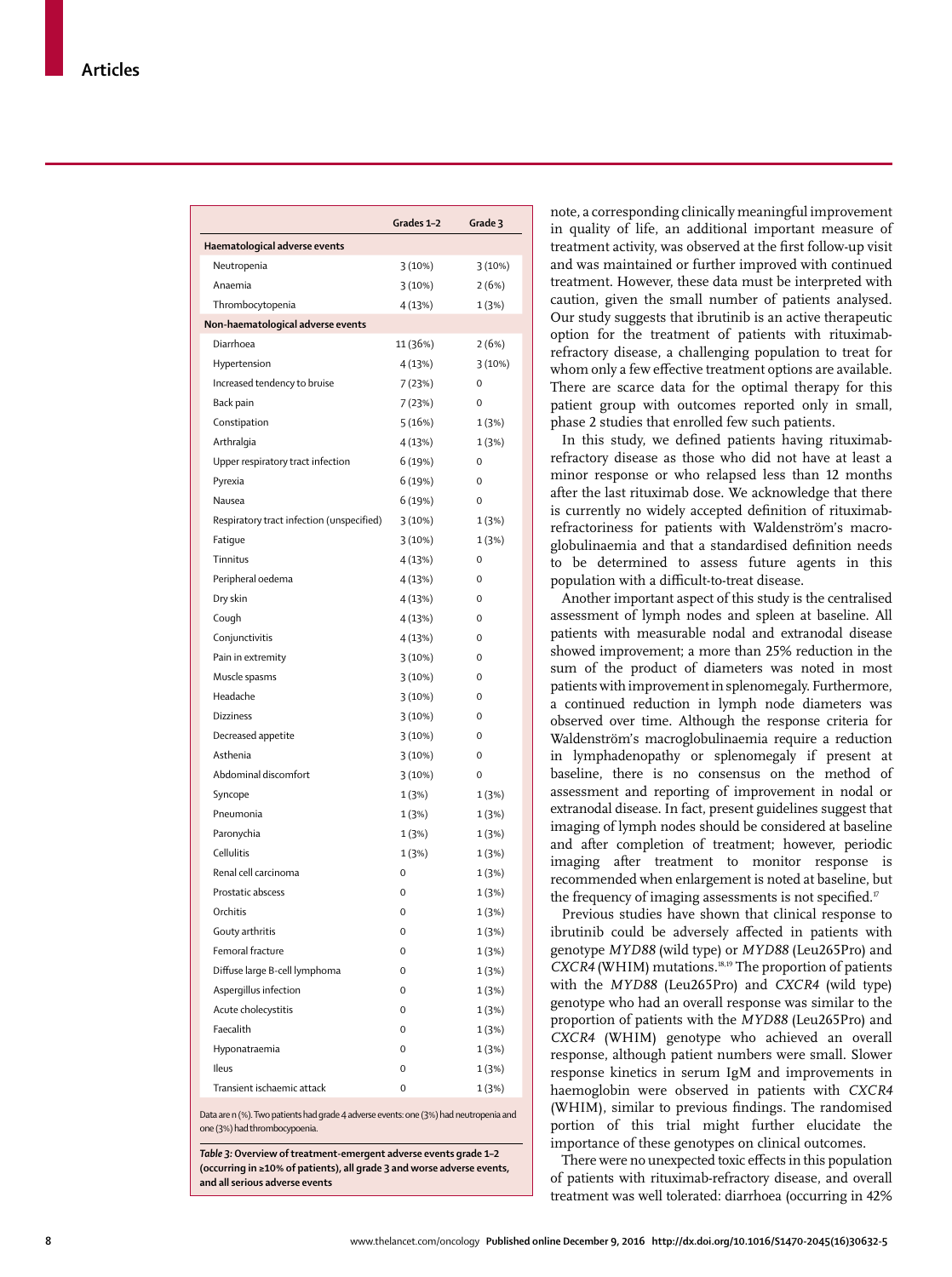of patients**,** including 6% of grade 3 events), back pain, bruising, neutropenia, and hypertension (in 23% of patients each) were the most commonly reported adverse events. Most events of diarrhoea were grade 1 or 2 and managed with supportive care interventions, with only one patient discontinuing treatment despite dose reduction, due to this adverse event. All patients with grade 3 hypertension (10%) had pre-existing hypertension, which was managed medically with no dose reductions of ibrutinib or discontinuations. No major bleeding or atrial fibrillation events were reported to date in this study, which could reflect the short duration of follow-up.<sup>20</sup> Of note, in Treon and colleagues' study,<sup>9</sup> grade 2 or worse bleeding events occurred in four patients (two events of epistaxis related to the use of fish oil supplements), and grade 2 or worse atrial fibrillation occurred in three patients. The frequency of grade 3 or worse thrombocytopenia was low (6%) in our study despite the heavily pretreated population and no cases of febrile neutropenia were reported. Dose reductions were mainly for gastrointestinal toxicity, with no dose modifications for haematological toxicity. Five patients (16%) discontinued study treatment, including two patients for adverse events.

Modest median progression-free survival has been reported for newer single-agent therapies in relapsed or refractory Waldenström's macroglobulinaemia, ranging from  $6.6$  months to  $22.0$  months.<sup>21-24</sup> By comparison, single-agent ibrutinib showed high activity and low toxicity in patients with Waldenström's macroglobulinaemia, with a median progression-free survival not reached after a median follow-up of 18·1 months (IQR 17 $\cdot$ 5–18 $\cdot$ 9). Similar to other novel therapies, such as bortezomib, the reduction in bone marrow infiltration with ibrutinib did not correlate with the reduction in serum IgM levels.<sup>25,26</sup> Furthermore, the occurrence of peripheral neuropathy, haematological toxicities, pulmonary toxicities, and prolonged myelosuppression has been a concern with existing therapies and several of the newer agents.21–24,27 In this study, ibrutinib was associated with manageable toxicity, with most adverse events being grade 1 or 2, and a toxicity profile consistent with previous studies of single-agent ibrutinib. In view of these findings, the high proportion of patients achieving a response, longer median progression-free survival, and acceptable safety profile of ibrutinib observed in our study are notable. A retrospective chart review<sup>4</sup> of a large patient population across Europe indicated a decrease in median progression-free survival of patients with Waldenström's macroglobulinaemia from 31 months after front-line therapy to 24 months in second-line settings and 16 months in third-line settings. The better outcomes at 18 months (progression-free survival of 86% [95% CI 66–94] and overall survival of 97% [79–100]) observed in our study in a heavily pretreated (median four treatment lines), rituximab-refractory population, in comparison with those observed in the retrospective analysis of historical therapies for Waldenström's

macroglobulinaemia, as well as in the phase 2 study, support the robust activity of single-agent ibrutinib in these patients. Ibrutinib is, therefore, being assessed as a single-agent, as well as in combination, in the front-line setting. Longer follow-up will be important to determine the long-term clinical benefit for these patients.

#### **Contributors**

Together with Pharmacyclics authors (TG and EB), MAD, EK, ST, and CB were responsible for study protocol design, data interpretation, and data analysis. All investigators and their respective research teams recruited patients to the study and contributed to data collection. Pharmacyclics authors (PS and JL) confirmed data accuracy and compiled data for summation and analysis. JL did the data analysis and interpretation. MAD, CB, EK, EB, and TG contributed to the first draft of the manuscript; MAD, CB, EK, EB, ST, and TG further contributed to final manuscript writing. All authors carefully reviewed the manuscript and approved the final version.

#### **Declaration of interests**

MAD received honoraria and had a consultancy and advisory role with Janssen, Celgene, Onyx, Amgen, and Novartis, and research funding from Genesis Pharma. JT received research funding from Janssen. AT had a consultancy and advisory role with Janssen. JVM has a consultancy and advisory role with Celgene, Speaker's Bureau for Celgene, Millennium, and Amgen. DM received honoraria and had a consultancy and advisory role with Roche, Lundbeck Canada, Gilead, Amgen, and Celgene, and had a consultancy and advisory role with Janssen, research funding from Roche, Gilead, Pharmacyclics, and Janssen, and travel accommodations from Lundbeck Canada and Roche Canada. CT received honoraria, had a consultancy and advisory role in and research funding from Janssen. OT received honoraria, had a consultancy and advisory role, and research funding from Roche, Celgene, and Mundipharma; honoraria from Janssen and Gilead; a consultancy and advisory role with Janssen, Gilead, and Novartis; research funding from GSK and Amgen, Pierre Fabre and Chugai; and travel accommodation from Roche, Mundipharma, Celgene, GSK, Amgen, Janssen, Gilead, and Sanofi. SM received honoraria from, has had a consultancy and advisory role with, and is on the speaker's bureau for Pharmacyclics, Janssen, Gilead, and Genentech; and research funding from Novartis, Xeme, Pharmacyclics, Gilead, AbbVie, and Celgene. AO had a consultancy and advisory role with and expert testimony for Celgene, Janssen, and Amgen. LTH had a consultancy and advisory role for Amgen and Pfizer, and research funding from Amgen, Pfizer, Micromet, Gilead, Biotest, Genentech, Pharmacyclics, Idera, ADC Therapeutics, and Kite. CS had honoraria from and consultancy and advisory role with Amgen and Takeda, honoraria from Janssen, and gave expert testimony for Takeda and Janssen. RG-S had honoraria and travel accommodation from Janssen and Takeda, honoraria from Pharmacyclics, research funding from Hospira, and travel accommodation from Celgene. RFC declares no competing interests. CFdL received honoraria from, consultancy and advisory role with, and travel accommodation from Celgene, Janssen, and Amgen. JJC received honoraria from Alexion, Janssen, and Celgene, consultancy and advisory role with Otsuka and Biogen, and research funding from Millennium, Pharmacyclics, Gilead, and AbbVie. MG had a consultancy and advisory role with Celgene and Bristol-Myers Squibb, and research funding from Celgene and Janssen. M-CK received honoraria from Genesis, and research funding from Millennium, Lilly, and Amgen. VL had a consultancy and advisory role with and speaker's bureau for Janssen, Roche, Gilead, and GSK; received honoraria from Roche, Mundipharma, Gilead, Janssen, BMS, and GSK; and had travel accommodation from Roche. AS had a consultancy and advisory role with Novartis, Celgene, Janssen, Roche, Amgen, Pfizer, MSD, and Gilead; research funding from Takeda, Actelion, Proton-Pharma, Astellas, Teva, MSD, ApoPharma, Celgene, Novartis, Janssen, Genzyme, Pfizer, Amgen, Alexion, and Gilead; gave expert testimony for Genesis Pharma, Novartis, MSD, Pfizer, Amgen, and Glaxo; and had travel accommodation from Genzyme, Astellas, MSD, Alexion, Novartis, Teva, Amgen, Janssen, Celgene, Roche, Pfizer, and Gilead. EK received honoraria from and consultancy and advisory role with Amgen and